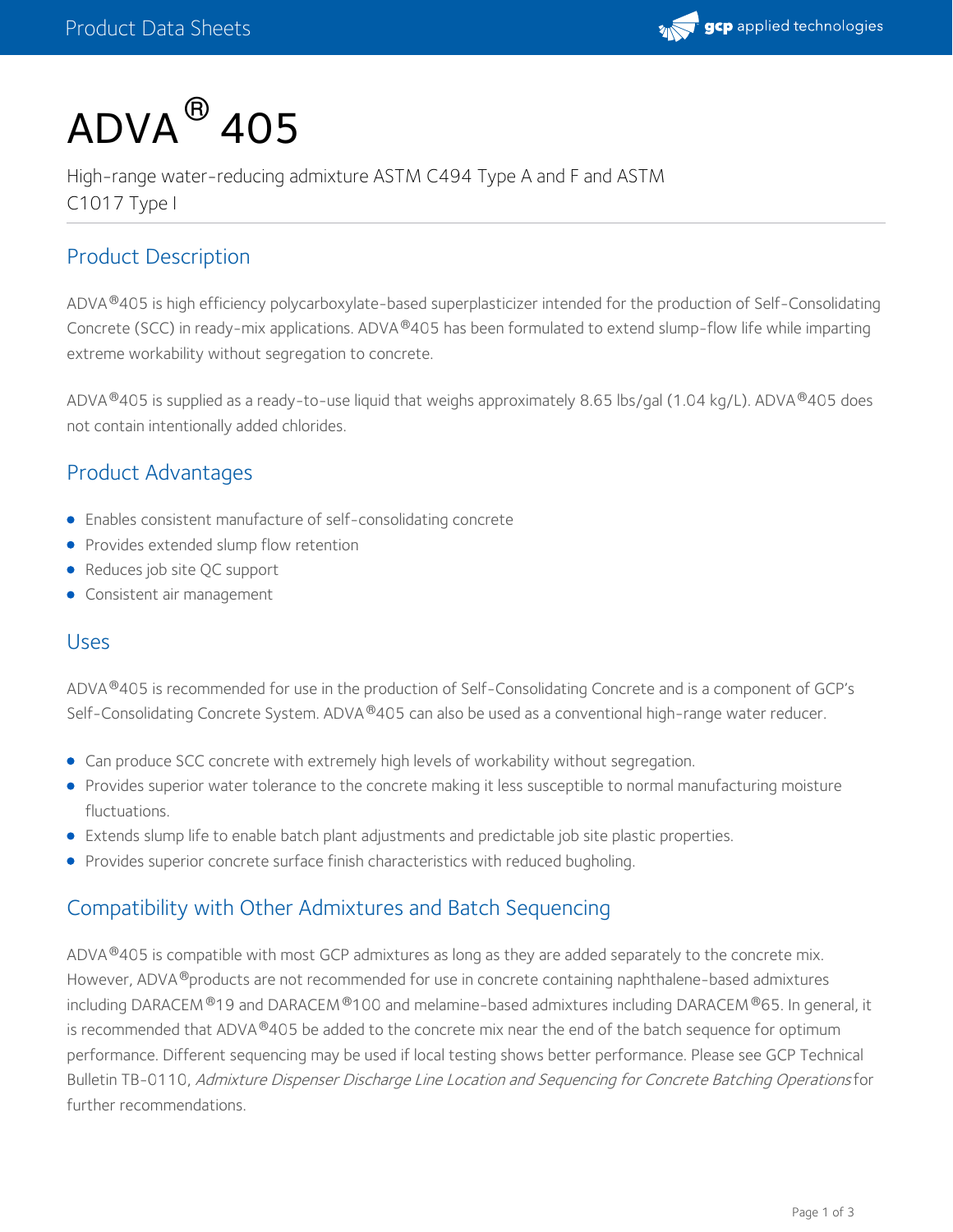

Pretesting of the concrete mix should be performed before use and as conditions and materials change in order to assure compatibility with other admixtures, and to optimize dosage rates, addition times in the batch sequencing, and concrete performance.

For concrete that requires air entrainment, the use of the ASTM C260 air-entraining agent DAREX®II AEA is recommended to provide suitable air void parameters for freeze-thaw resistance. The use of any other AEA should be done in consultation with your GCP Applied Technologies representative for guidance.

### Self-Consolidating Concrete

SCC produced with ADVA®405 has unique advantages over conventional flowing concrete.

- Lower SCC viscosity flow properties of SCC are enhanced, reducing SCC viscosity with no change in stability or segregation resistance.
- Self placement vibration can be eliminated because SCC is highly flowable and will change shape under its own weight to self level and consolidate within formwork.
- No segregation SCC is a flowable, yet highly cohesive material that will not segregate. The window of acceptable mix designs to maintain cohesive SCC's is increased. Bleeding is significantly reduced.
- No blocking SCC can pass freely through narrow openings and congested reinforcement without aggregate "blocking" behind obstructions that stop the flow of concrete.

The production of SCC typically requires both the use of specialty admixtures specifically tailored for SCC such as ADVA  $^\circledR$ 405, as well as mix design adjustments. Therefore, for SCC applications, pre-placement testing is strongly recommended to determine the optimal admixture addition rate and approximate mix design parameters. Factors that influence optimum addition rate include other concrete mix components, aggregate gradations and shapes, form geometry, and reinforcement configurations. Please consult your local GCP Applied Technologies representative for assistance with developing mix designs for Self-Consolidating Concrete.

#### Addition Rates

ADVA®405 is an easy to dispense liquid admixture. Dosage rates can be adjusted to meet a wide spectrum of concrete performance requirements. Addition rates for ADVA®405 can vary with the type of application, but will normally range from 12 to 18 fl oz/100 lbs (785 to 1175 mL/100 kg) of cement. Should conditions require using more than the recommended addition rate, please consult your GCP Applied Technologies representative.

## Packaging & Handling

<code>ADVA®405</code> is available in bulk, delivered by metered trucks, in totes and drums. <code>ADVA®405</code> will freeze at approximately 32°F (0°C) but will return to full functionality after thawing and thorough mechanical agitation.

#### Dispensing Equipment

A complete line of accurate, automatic dispensing equipment is available.